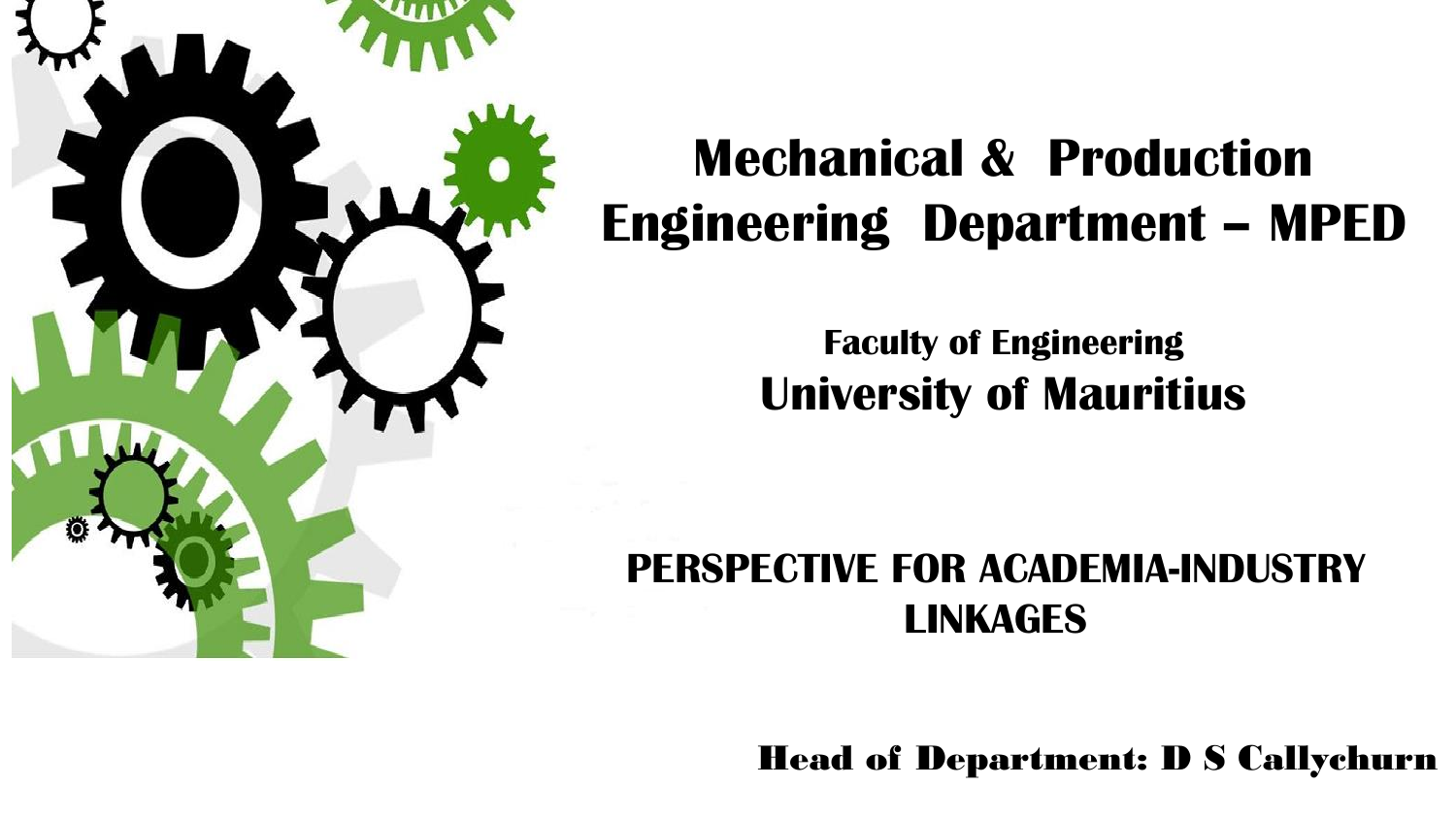## **Outline of Presentation**

**DEPARTMENT PROFILE – Academic Programmes**

**MPED STAFF PROFILE**

**MPED LABS & SERVICES**

**MPED VIRTUAL TOUR**

**RESEARCH /CONSULTANCY TO THE INDUSTRY**

**SHORT COURSES/INTERVENTIONS IN THE INDUSTRY**

**MPED ROADMAPE FOR ENHANCED INDUSTRY COLLABORATION**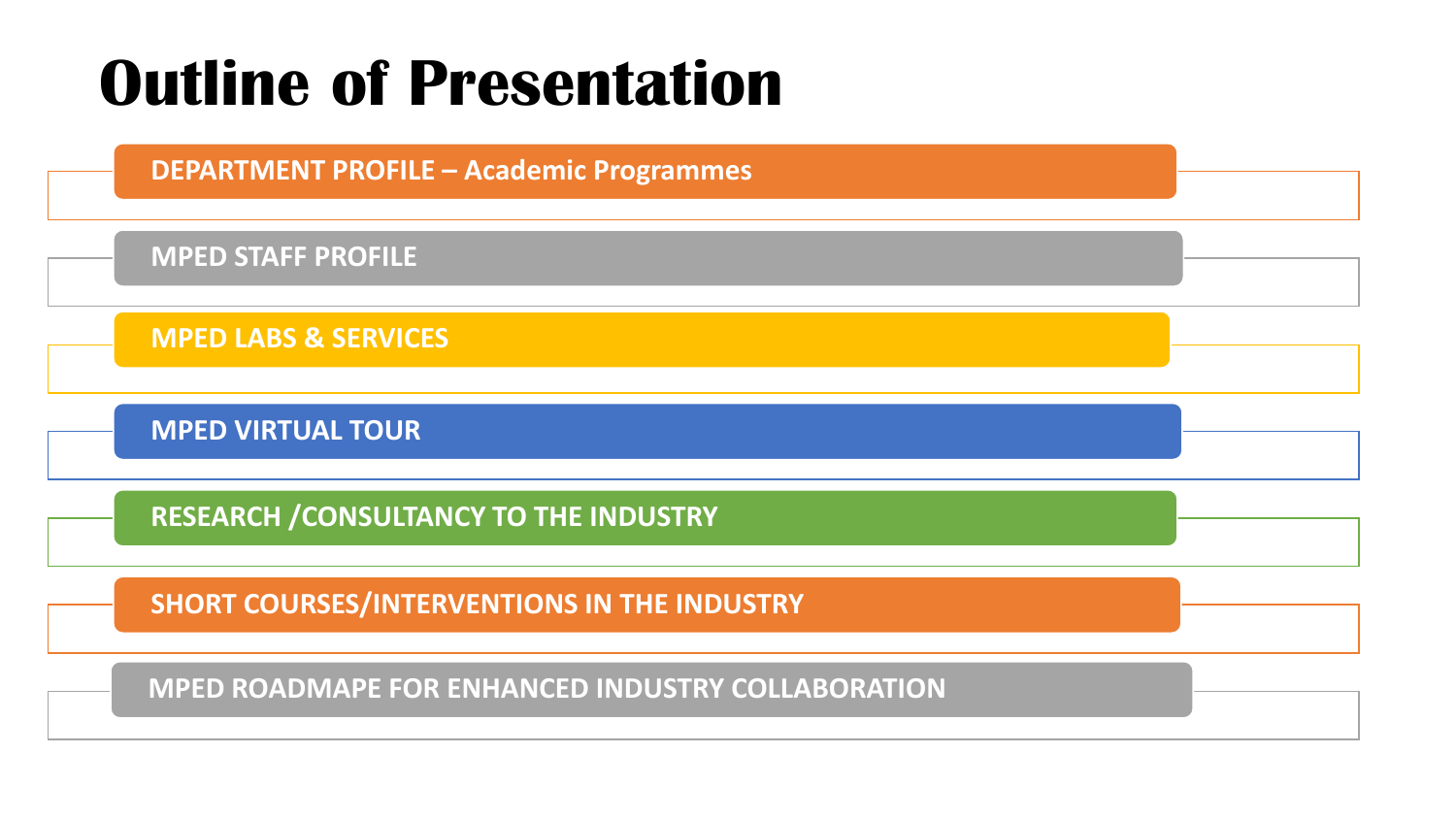## **MPED Profile**

The Mechanical and Production Engineering Department (MPED) was set up in 1968 to support the industrial revolution in Mauritius. Since then, the Department has experienced continuous growth. Presently, it offers several undergraduate and postgraduate courses:

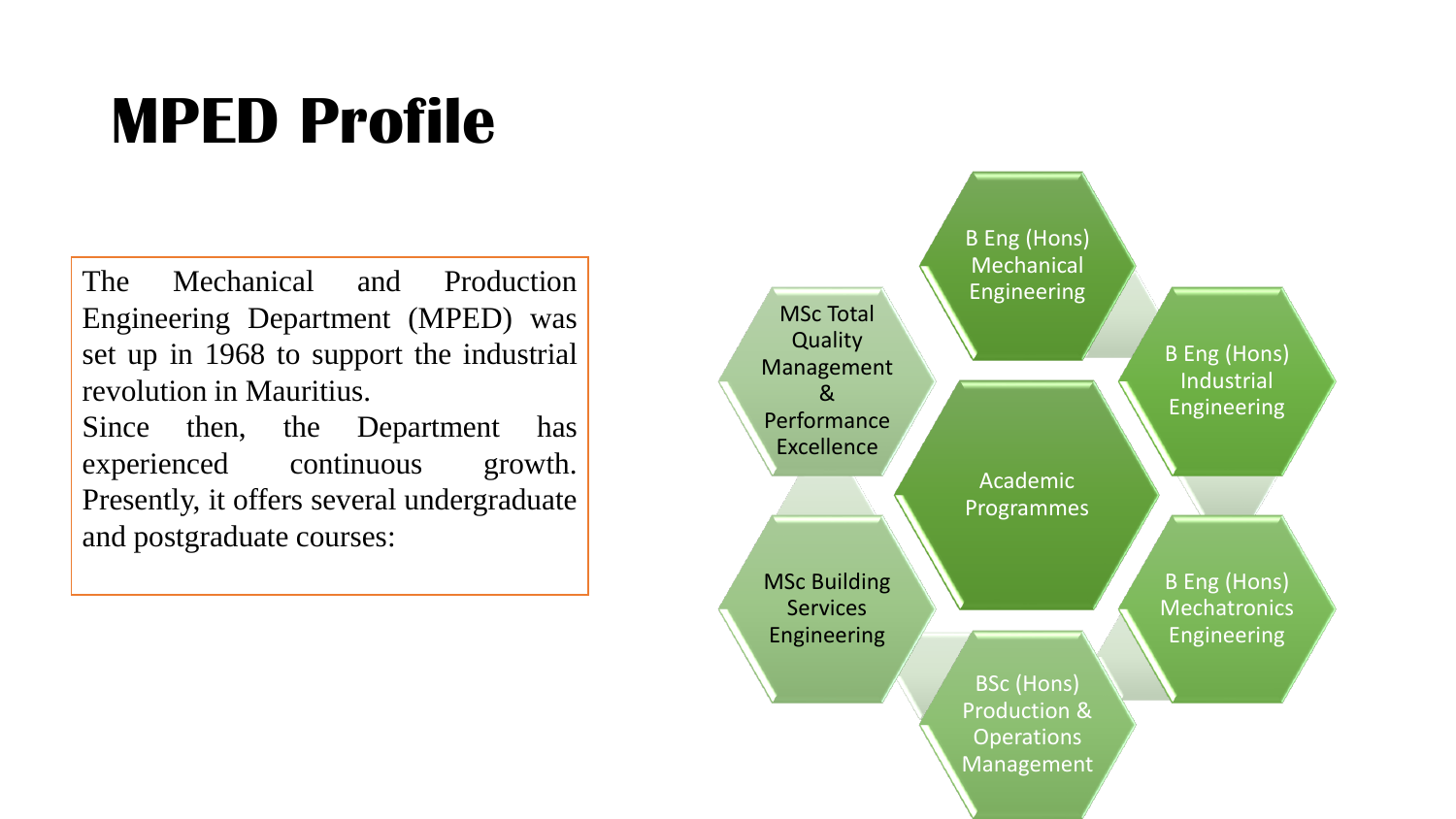## **MPED Staff**

#### **Academic**

- **• Callychurn DS**
- **• Chummun J**
- **• Elahee M K**
- **• Gooroochurn M**
- **• Jankee P (Mrs)**
- **• Khoodaruth A A H**
- **• Ramasawmy H**
- **• Sanassee L**
- **• Seechurn Y**
- **• Surnam BY R**
- **• Toolsy B S**
- **• Venkannah S**
- **• Ramful R ( On study leave)**
- **• Hurreeram D K ( Currently the Dean of FoE)**

#### **Technical**

- **• Manoga S**
- **• Seetohul K**
- **• Goburdhun Y**
- **• Koosa-Purdhun N ( Mrs)**
- **• Mungur S (Mrs)**
- **• Premier J A K**
- **• Ramen S**
- **• Ramsorun M**
- **• Rioux L A L**
- **• Tupsy K B**
- **• Beekun M U R I Y**
- **• Khosla V**

https://www.uom.ac.mu/foe/mped/index.php/about-mped/staff-list/academic-staff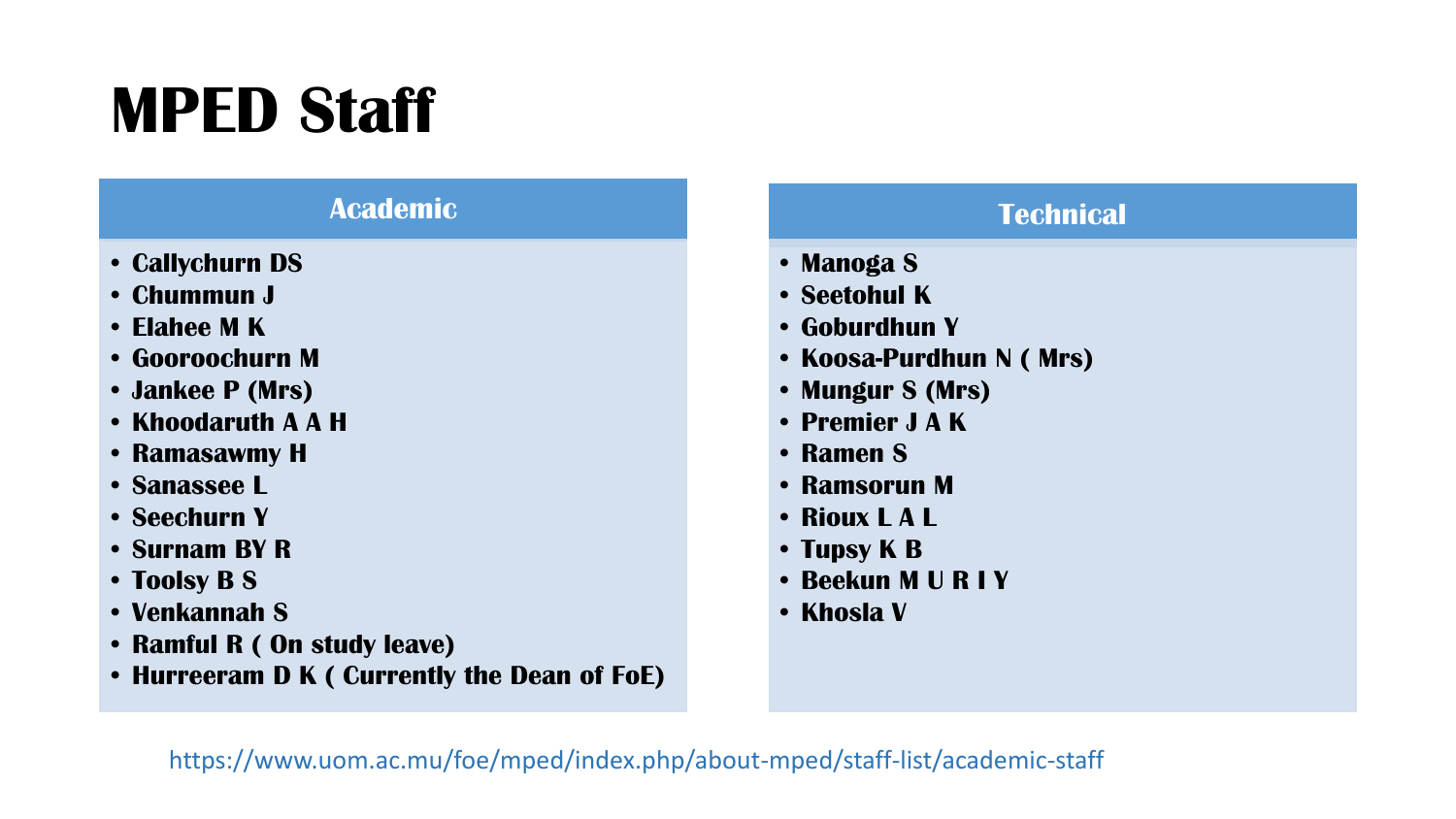## **MPED Labs**

- **Automotive Lab**
- **CAD-CAM Lab/ CAD Studio**
- **Robotics & Pneumatics Lab**
- **Mechanical Workshop & Machine Tools Lab**
- **Metrology & Tribology Lab**
- **Metallurgy Lab**
- **Structural Mechanics & Dynamics Lab**
- **Thermodynamics Lab**
- Materials Lab



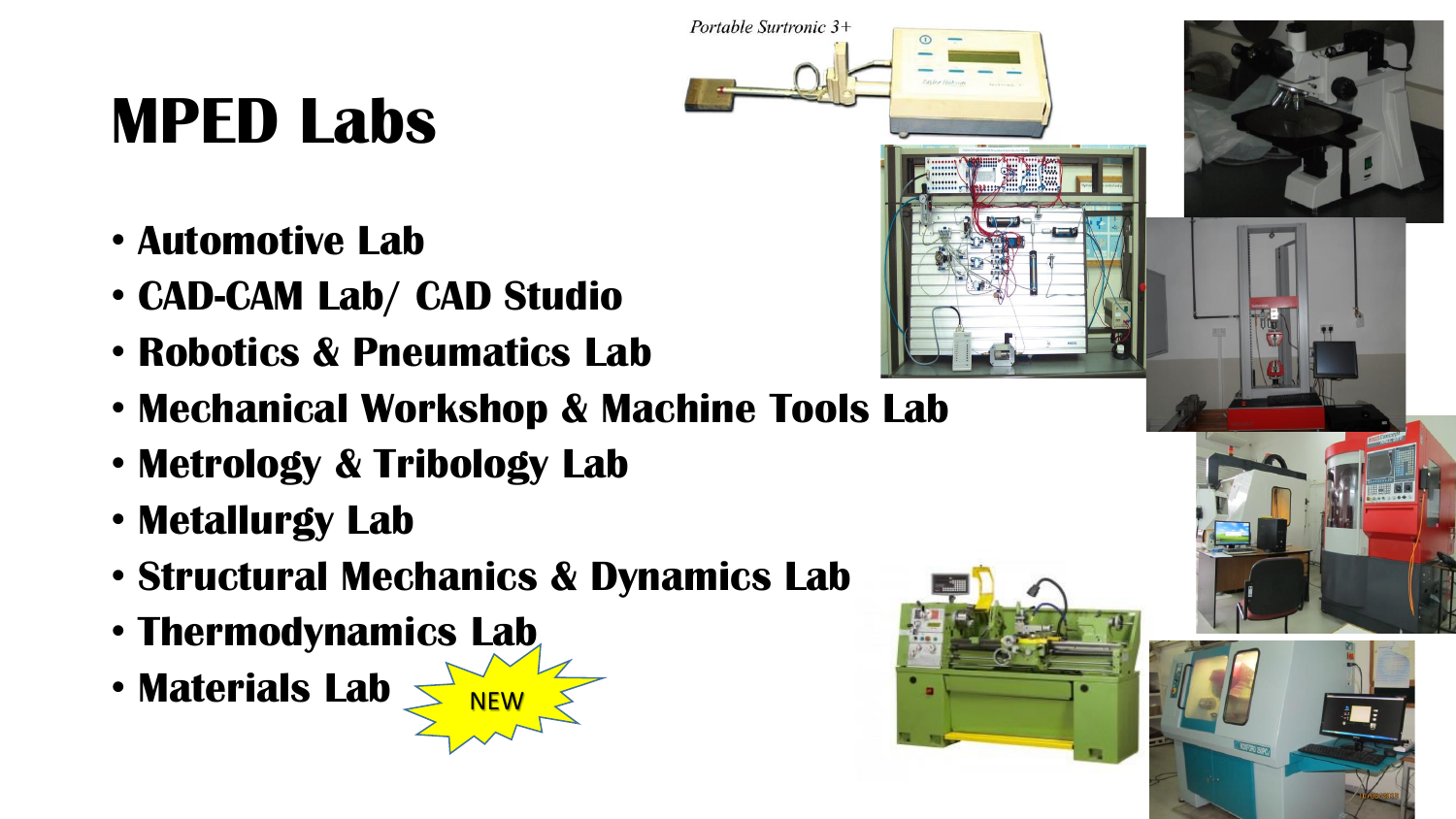## **MPED Virtual Tour**

[https://drive.google.com/file/d/1x4x0YM09G1Hxti-](https://drive.google.com/file/d/1x4x0YM09G1Hxti-UWBR9wDiLSD8u3rBk/view?usp=sharing)UWBR9wDiLSD8u3rBk/view?usp=sharing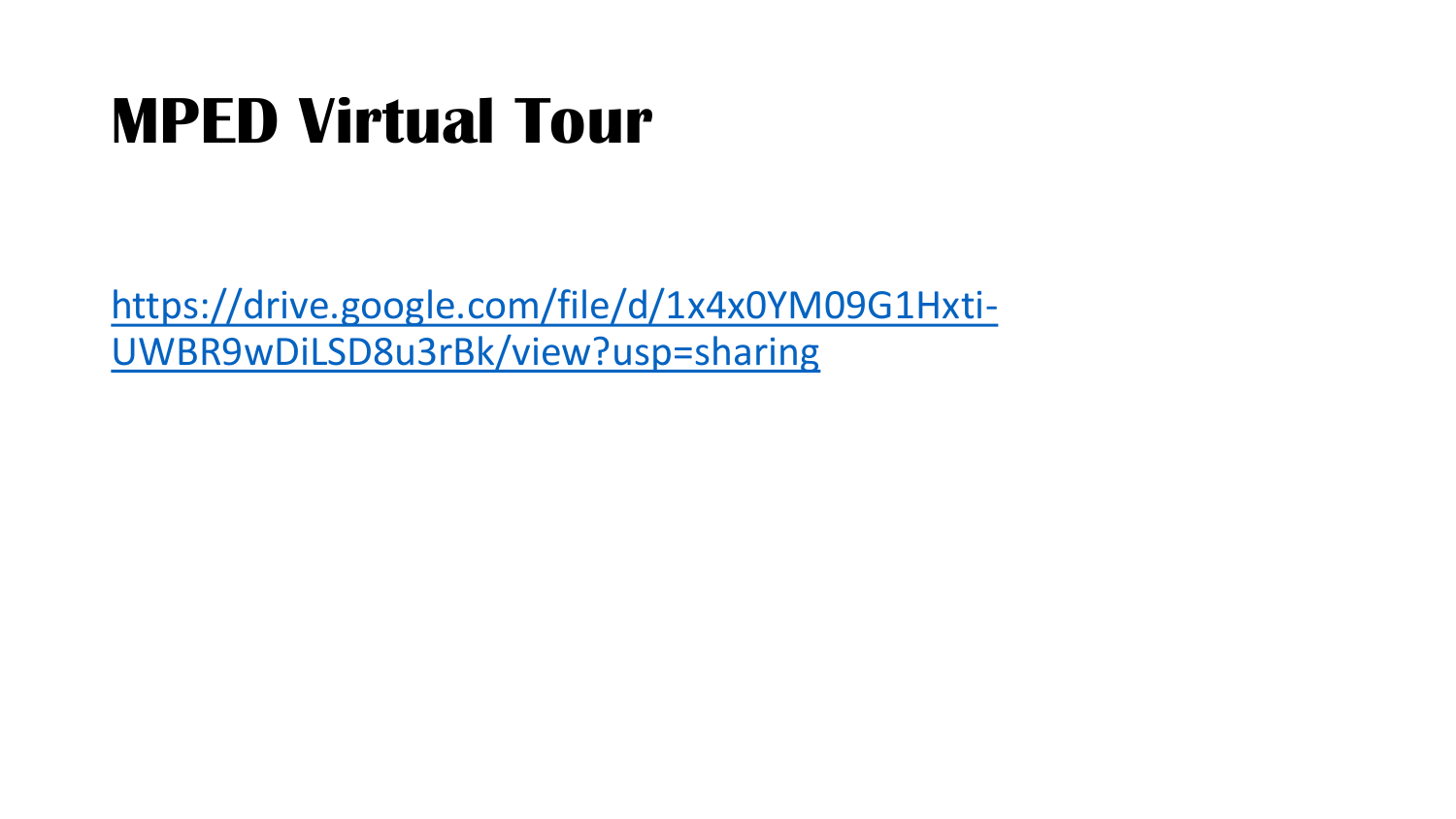#### **Applied Research/Consultancy to the Industry**

#### **Materials**

#### **Energy Sustainability**

- **Materials and Corrosion**
- **Atmospheric Corrosion**
- **Bio-Materials for composite applications**
- **Natural Fibers**
- **Sustainable Materials**
- **Mechanical Properties testing**
- **Metrology & Metallurgy**
- **Surface Engineering**

**•Energy Management •Energy Auditing •Renewable Energy Systems** 

- **Sustainable Manufacturing**
- **Circular Economy**
- **Smart Building Design**
- **Cleaner Production**
- **Green Supply Chain and Logistics Management**
- **Sustainability Indicators Frameworks**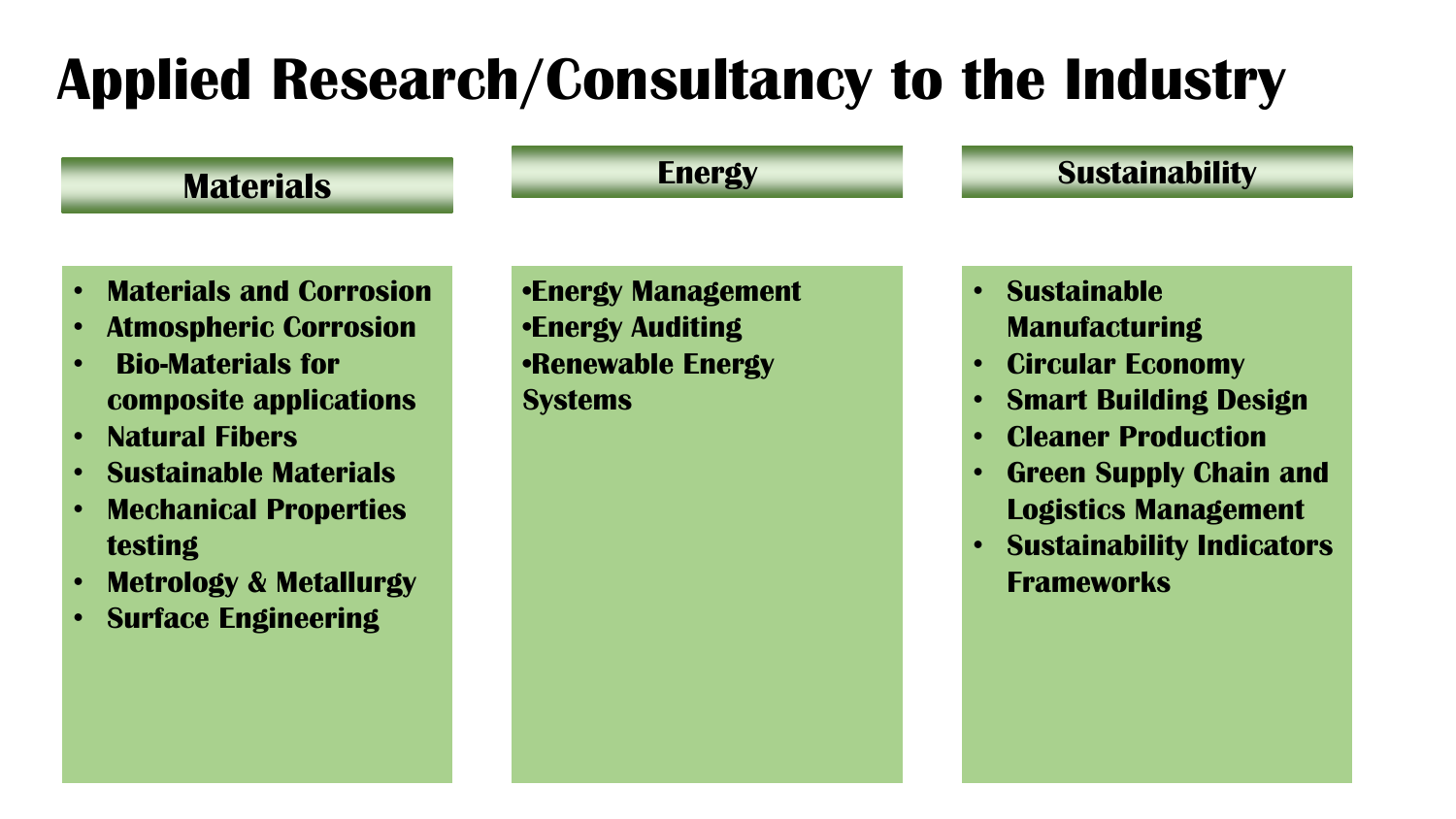## **Short Courses/Interventions in the industry**

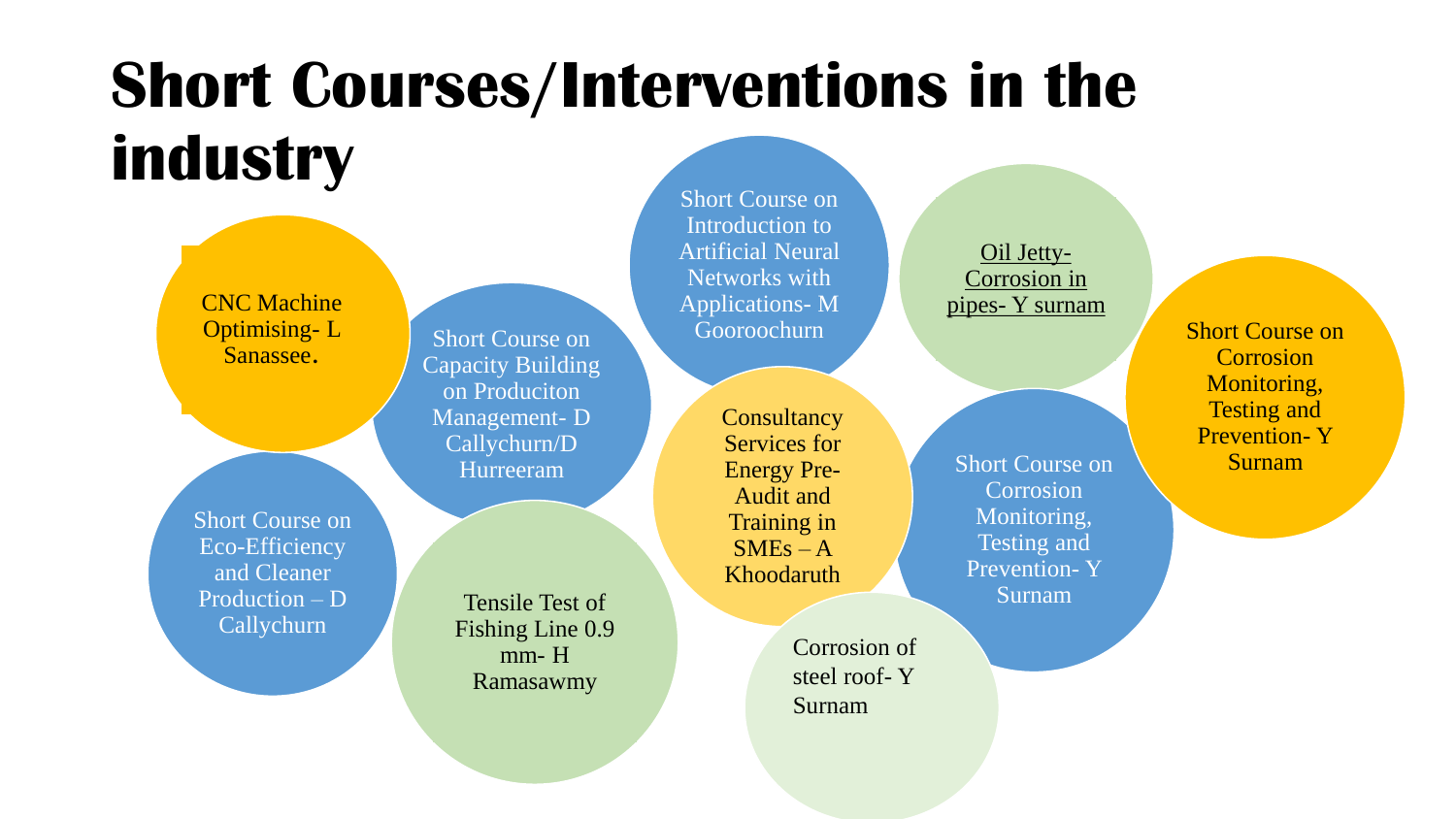#### **Short Courses/Interventions in the industry** Short Course on

Energy Audits in Government Buildings- A Khoodaruth

Energy Audit for A/C & Lift Systems- A Khoodaruth

Short Course on ISO 9001:2015 Implementation for Organizational Performance -D Callychurn/D Hurreeram

> Investigating the use of PET Plastic as Reinforces Fibre in Concrete Blocks- H Ramasawmy

Fundamentals of Supply Chain Management in the Business Process Services Industry- D Callychurn/ D Hurreeram

> Short Course on Fluid Mechanics for Electrical Engineers, Technologist and Managers- Y Surnam

Short Course on Six Sigma Lean Management- D Callychurn/ D Hurreeram/H Ramasawmy

Short Course on Asset Management– A Khoodaruth

Leadership in the New Now: Resetting your organisation for the post-COVID future with creative leadership'- D Callychurn/D Hurreeram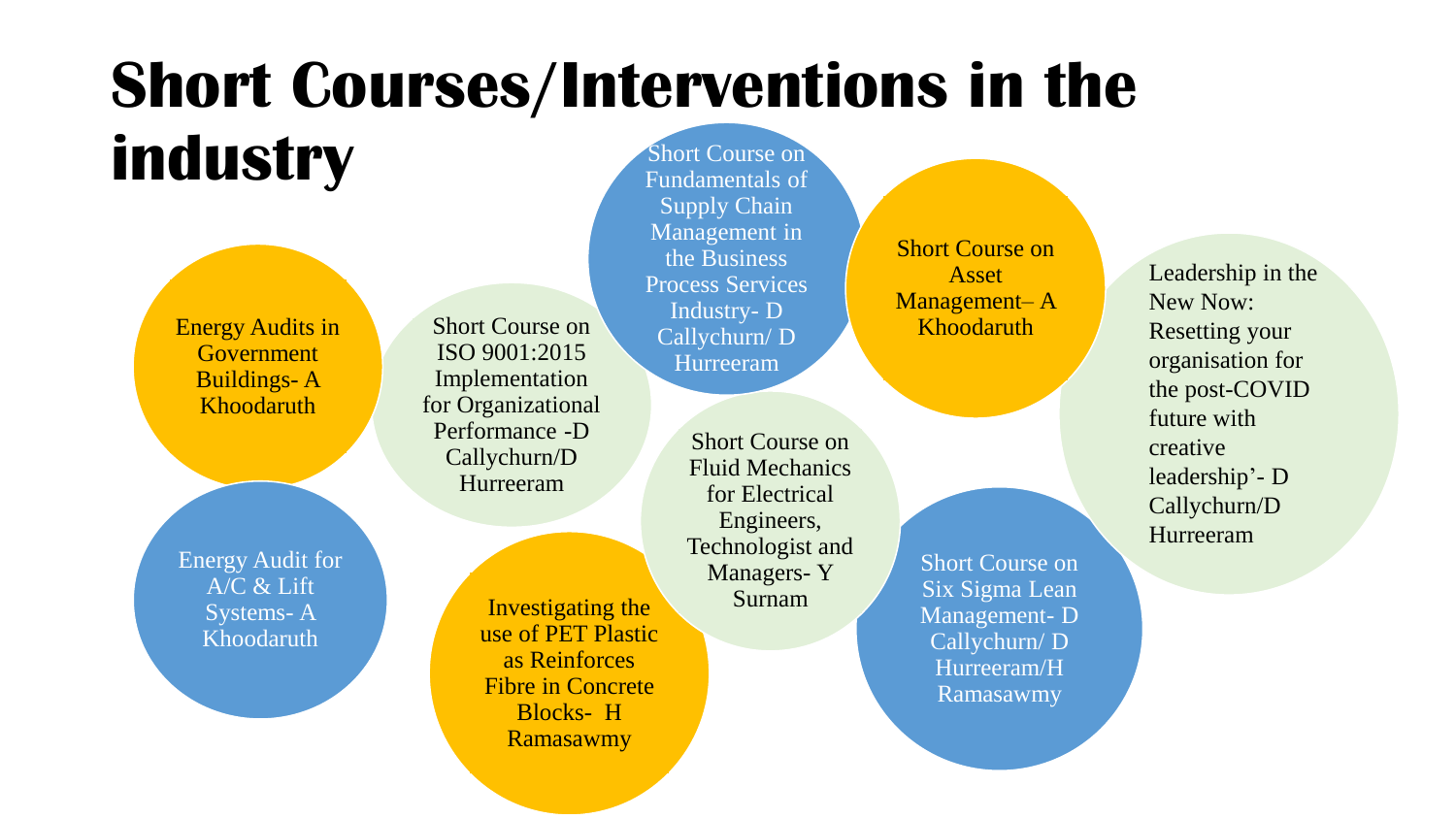## **MPED's Roadmap for enhanced industry collaboration**

Investing in the upgrade of the laboratories industry

To play a more proactive role to demonstrate the practicability of research for the To create a platform where people can reach to relevant contacts to discuss ideas and achievements. This will address the lack of visibility of the university

research vis-à-vis

the industry

To increase the number of **Consultancy** projects/ short courses/ interventions in the industry.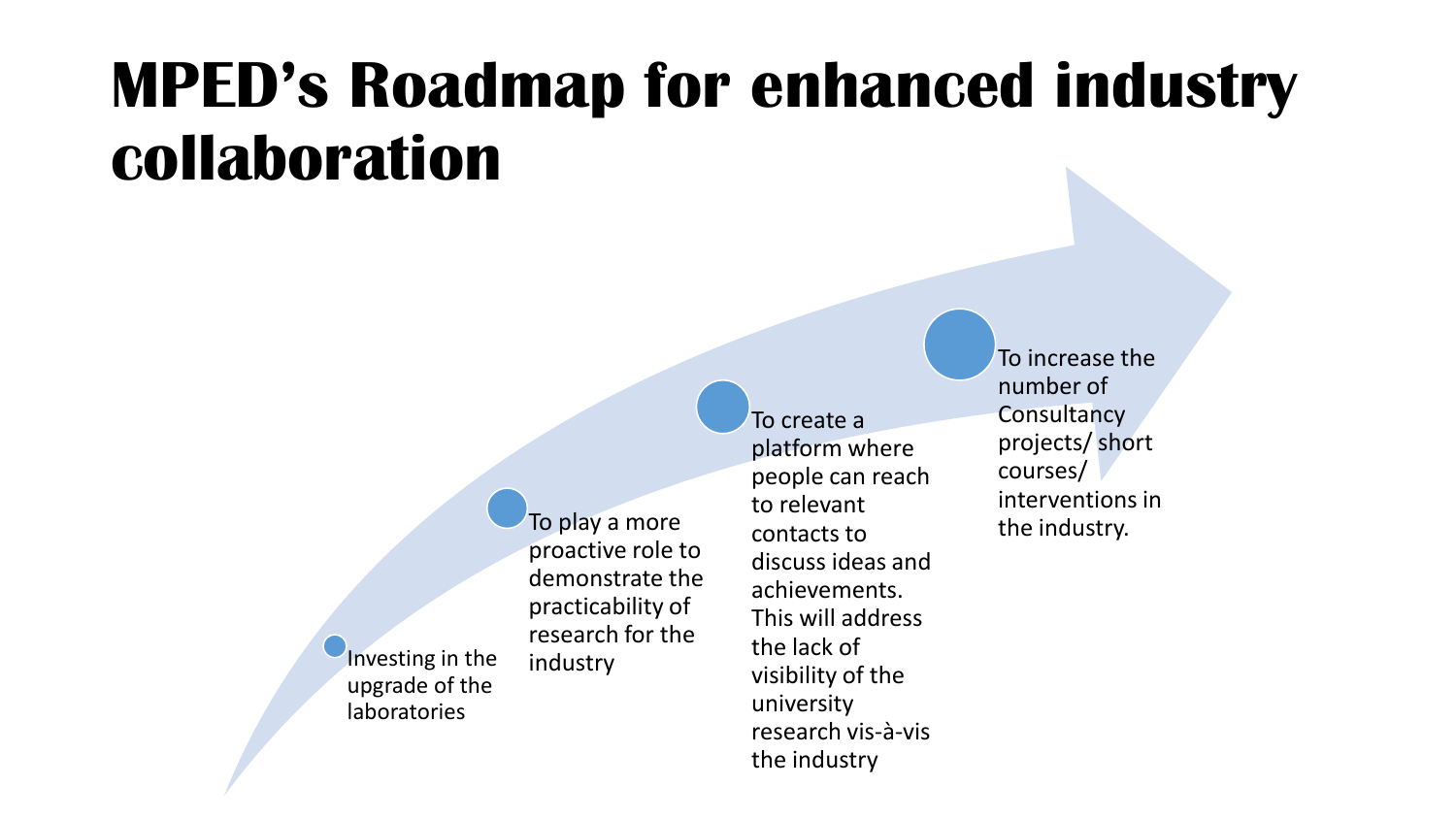## **OUR MAIN COLLABORATORS/PARTNERS**